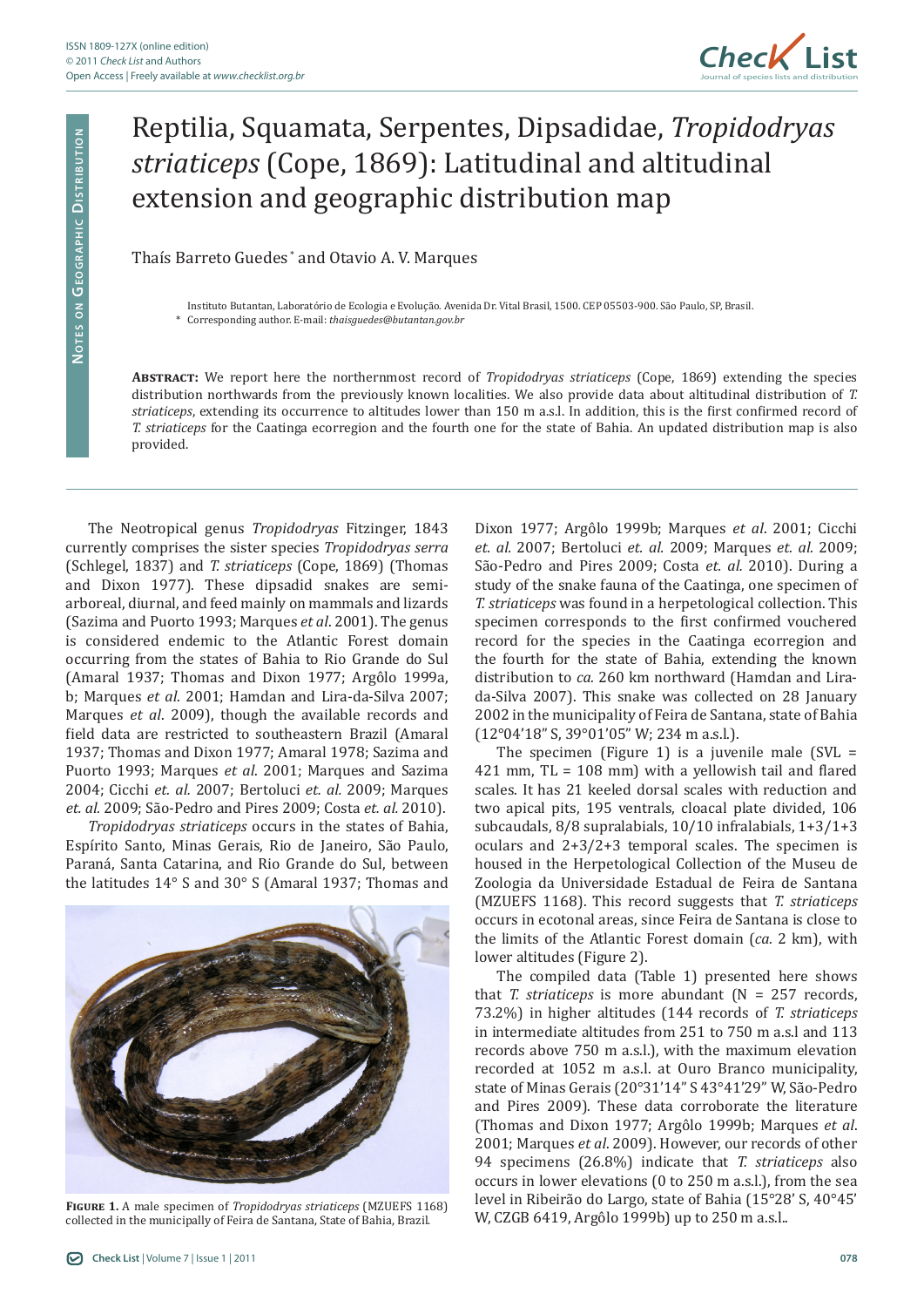*Tropidodryas striaticeps* also occurs in forested areas and ecotonal regions of Atlantic Forest/Cerrado in the Espinhaço Mountain range, state of Minas Gerais (Assis 1999; Bertoluci *et al.* 2009; São Pedro and Pires 2009), and ecotones of Atlantic Forest/Caatinga in the state of Bahia (Hamdan and Lira-da-Silva 2007). The records of three specimens (IBSP 45930, IBSP 45939, IBSP 45943) from dry forests of Caatinga/Cerrado ecotone in Matias Cardoso municipality, state of Minas Gerais confirm that *T. striaticeps* also occurs in more arid regions.

In the state of Rio Grande do Sul, *T. striaticeps* is considered an endangered species (Di-Bernardo *et al*. 2003) and there are records in the municipality of Dom Pedro de Alcântara (MCN 1718, MCN 1740, MCN 2686, MCN 2765, MCN 4211, MCN 4676, MCN 4864, MCN 4911, MCN 5116, MCN 5131, MCN 6240, MCN 6490, MCN 6671, MCN 6992, MCN 7155, MCN 7161, MCN 8430, MCN 8719, MCN 10721, MCN 11955-56, MCN 11966, MCN 11974, MCN 15570-79, MCN 15583), Montenegro (IBSP 10576), Três Forquilhas (MCN 8863) and Viamão (MCN 9054). Although there are records published in literature mentioning the occurrence of *T. striaticeps* in the municipality of Torres, state of Rio Grande do Sul (see Lema 1994, 2002), there is no specimens deposited in scientific museums. Thus, these records were not included in the present article.

*Tropidodryas striaticeps* was suggested to be a mimic of the pit viper *Bothropoides jararaca* (Sazima 1991). The later species inhabits Atlantic Forest and was registered in the region of "Reconcavo Bahiano" in the municipality of Amelia Rodrigues, *ca.* 25 km far from Feira de Santana (Lira-da-Silva *et al*. 2009). Thus, these two species may be sympatric throughout the entire distribution of *T. striaticeps*.



**Figure 2.** Altitudinal distribution map of *Tropidodryas striaticeps* indicating the previously known localities (white circles) and the present record (black star). Records were obtained from the following collections: Instituto Butantan (290 specimens), Coleção Herpetológica do Museu de Zoologia da UNICAMP (10 specimens), Coleção Zoológica Gregório Bondar of the Centro de Pesquisas do Cacau/CEPLAC (eight specimens), Museu de Zoologia da Universidade Estadual de Feira de Santana (one specimen) and Museu de Ciências Naturais da Universidade Federal do Rio Grande do Sul (36 specimens) and literature cited (see Table 1).

**Table 1.** Herpetological collection and literature data records of the geographic distribution of *Tropidodryas striaticeps* in Brazil. Acronyms: CGZB (Coleção Zoológica Gregório Bondar of the Centro de Pesquisas do Cacau/CEPLAC); FUNED (Fundação Ezequiel Dias); IBSP (Instituto Butantan); LZV (Laboratório de Zoologia dos Vertebrados, Universidade Federal de Ouro Preto); MCN (Museu de Ciências Naturais da Universidade Federal do Rio Grande do Sul); MZUEFS (Museu de Zoologia da Universidade Estadual de Feira de Santana); MZUFBA (Museu de Zoologia da Universidade Federal da Bahia); MZUFV (Museu de Zoologia da Universidade Federal de Viçosa); VESALQ (Coleção de Vertebrados da Escola Superior de Agricultura Luiz de Queiroz, Universidade de São Paulo); ZUEC (Museu de Zoologia, Universidade Estadual de Campinas).

| <b>MUNICIPALITY</b>     | <b>ADMINISTRATIVE</b><br><b>UNIT</b> | <b>ECORREGION</b>        | <b>LATITUDE</b>       | <b>LONGITUDE</b>      | <b>REFERENCE</b>                       |
|-------------------------|--------------------------------------|--------------------------|-----------------------|-----------------------|----------------------------------------|
| Barra do Choca          | Bahia                                | <b>Atlantic Forest</b>   | $14^{\circ}54'12"$ S  | $40^{\circ}34'43''$ W | CGZB (Argôlo 1999)                     |
| Feira de Santana        | <b>Bahia</b>                         | Caatinga                 | $12^{\circ}11'13"$ S  | 39°02'15" W           | <b>MZUEFS</b>                          |
| Palmeiras               | Bahia                                | Atlantic Forest/Caatinga | 12°31'00" S           | 41°33'00" W           | MZUFBA (Hamdan and Lira-da-Silva 2007) |
| Ribeirão do Largo       | Bahia                                | <b>Atlantic Forest</b>   | $15^{\circ}25'29''$ S | 40°38'12" W           | CGZB (Argôlo 1999)                     |
| Afonso Cláudio          | Espírito Santo                       | <b>Atlantic Forest</b>   | $20^{\circ}05'17''$ S | $41^{\circ}07'40''$ W | <b>IBSP</b>                            |
| Cachoeiro de Itapemirim | Espírito Santo                       | Atlantic Forest          | 20°45'59" S           | 41°11'17" W           | <b>IBSP</b>                            |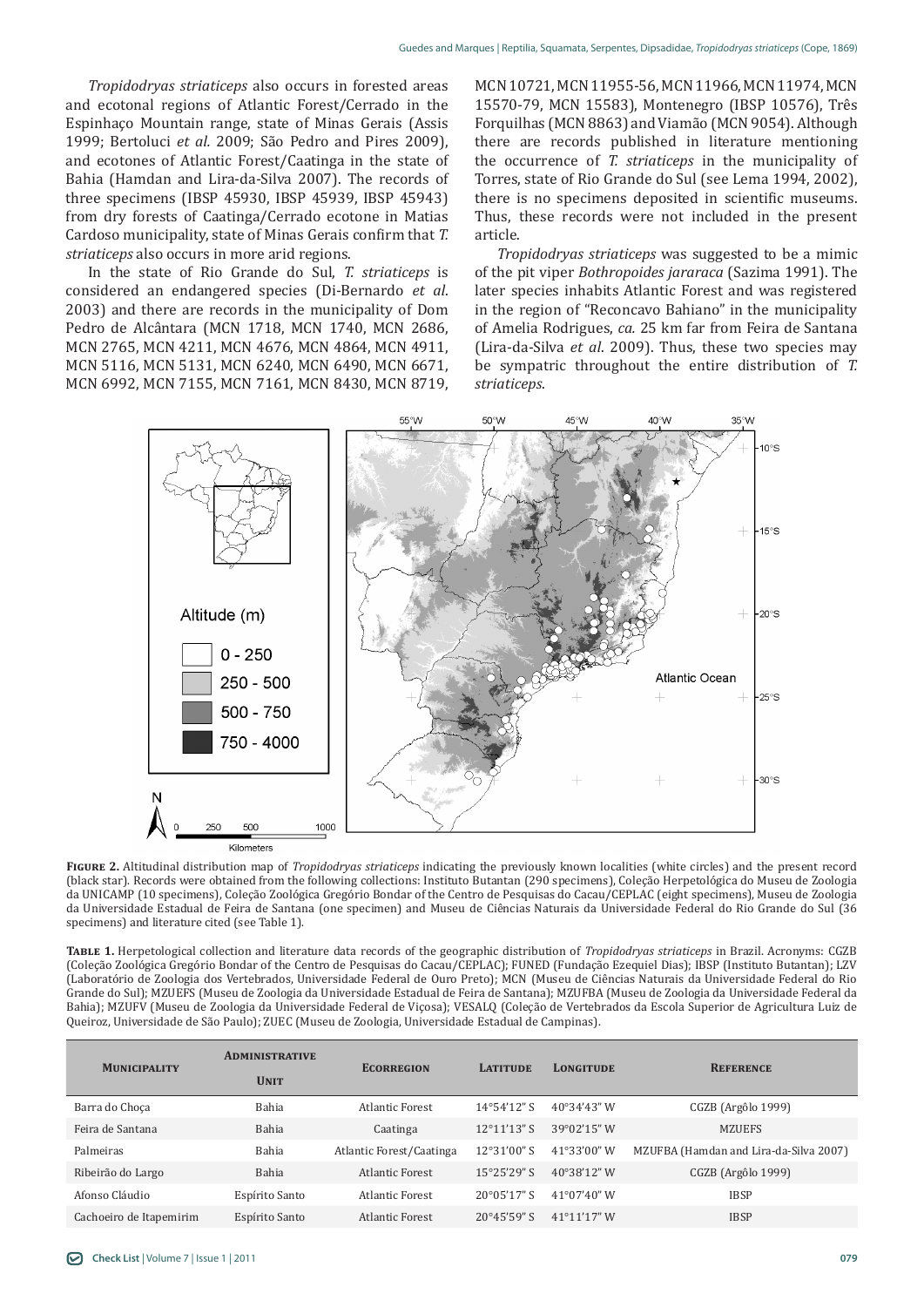## **Table 1.** *Continued.*

| <b>MUNICIPALITY</b>       | <b>ADMINISTRATIVE</b><br><b>UNIT</b> | <b>ECORREGION</b>                                | <b>LATITUDE</b>            | <b>LONGITUDE</b>           | <b>REFERENCE</b>                |
|---------------------------|--------------------------------------|--------------------------------------------------|----------------------------|----------------------------|---------------------------------|
| Cariacica                 | Espírito Santo                       | <b>Atlantic Forest</b>                           | 20°17'24" S                | 40°26'44" W                | <b>IBSP</b>                     |
| Castelo                   | Espírito Santo                       | <b>Atlantic Forest</b>                           | 20°32'59" S                | 41°12'12" W                | <b>IBSP</b>                     |
| Domingos Martins          | Espírito Santo                       | <b>Atlantic Forest</b>                           | 20°18'30" S                | 40°50'46" W                | <b>ZUEC</b>                     |
| Guacuí                    | Espírito Santo                       | <b>Atlantic Forest</b>                           | 20°45'46" S                | 41°42'17" W                | <b>IBSP</b>                     |
| Mimoso do Sul             | Espírito Santo                       | <b>Atlantic Forest</b>                           | 21°05'11" S                | 41°22'40" W                | <b>IBSP</b>                     |
| Santa Leopoldina          | Espírito Santo                       | <b>Atlantic Forest</b>                           | 20°07'19" S                | 40°32'23" W                | <b>IBSP</b>                     |
| Santa Maria de Jetibá     | Espírito Santo                       | <b>Atlantic Forest</b>                           | 20°05'05" S                | 40°48'13" W                | <b>IBSP</b>                     |
| São Mateus                | Espírito Santo                       | <b>Atlantic Forest</b>                           | 18°44'54" S                | 40°01'06" W                | <b>IBSP</b>                     |
| Santa Teresa              | Espírito Santo                       | <b>Atlantic Forest</b>                           | 19°52'37" S                | 40°37'57" W                | <b>IBSP</b>                     |
| Belmiro Braga             | Minas Gerais                         | <b>Atlantic Forest</b>                           | 21°59'08" S                | 43°28'08" W                | <b>IBSP</b>                     |
| Cabo Verde                | Minas Gerais                         | <b>Atlantic Forest</b>                           | 21°58'54" S                | 46°23'29" W                | <b>IBSP</b>                     |
| Caiana                    | Minas Gerais                         | <b>Atlantic Forest</b>                           | 20°43'33" S                | 41°54'30" W                | <b>IBSP</b>                     |
| Carmo do Rio Claro        | Minas Gerais                         | Atlantic Forest/Cerrado                          | 20°58'23" S                | 46°05'57" W                | <b>IBSP</b>                     |
| Congonhas                 | Minas Gerais                         | <b>Atlantic Forest</b>                           | 20°30'58" S                | 43°51'41" W                | <b>IBSP</b>                     |
| Esmeraldas                | Minas Gerais                         | Atlantic Forest/Cerrado                          | 19°43'58" S                | 44°18'28" W                | <b>IBSP</b>                     |
| Guaraciaba                | Minas Gerais                         | <b>Atlantic Forest</b>                           | 20°33'19" S                | 43°01'16" W                | <b>IBSP</b>                     |
| Jaboticatubas             | Minas Gerais                         | Atlantic Forest/Cerrado                          | 19°26'26" S                | 43°43'06" W                | FUNED (Assis 1999)              |
| Jeceaba                   | Minas Gerais                         | <b>Atlantic Forest</b>                           | 20°33'09" S                | 44°02'50" W                | <b>IBSP</b>                     |
| Juiz de Fora              | Minas Gerais                         | <b>Atlantic Forest</b>                           | 21°44'42" S                | 43°27'53" W                | <b>IBSP</b>                     |
| Matias Cardoso            | Minas Gerais                         | Caatinga/Cerrado                                 | 14°54'15" S                | 43°45'45" W                | <b>IBSP</b>                     |
| Morro do Pilar            | Minas Gerais                         | Atlantic Forest/Cerrado                          | 19°14'07" S                | 43°24'10" W                | <b>IBSP</b>                     |
| Nova Era                  | Minas Gerais                         | <b>Atlantic Forest</b>                           | 10°43'08" S                | 43°00'49" W                | <b>IBSP</b>                     |
| Ouro Branco               | Minas Gerais                         | Atlantic Forest/Cerrado                          | 20°31'14" S                | 43°41'29" W                | LZV (São Pedro and Pires 2009)  |
| Santa Bárbara             | Minas Gerais                         | <b>Atlantic Forest</b>                           | 20°01'45" S                | 43°28'31" W                | <b>IBSP</b>                     |
| São Gonçalo do Rio Abaixo | Minas Gerais                         | Atlantic Forest/Cerrado                          | $19^{\circ}49'03"$ S       | 43°19'18" W                | VESALQ (Bertoluci et. al. 2009) |
| Sapucaí-Mirim             | Minas Gerais                         | <b>Atlantic Forest</b>                           | 22°47'10" S                | 45°50'54" W                | <b>IBSP</b>                     |
| Setubinha                 | Minas Gerais                         | <b>Atlantic Forest</b>                           | 17°42'11" S                | 42°16'57" W                | <b>IBSP</b>                     |
| Viçosa                    | Minas Gerais                         | <b>Atlantic Forest</b>                           | 20°45'00" S                | 42°52'00" W                | MZUFV (Costa et. al. 2010)      |
| Ibatití                   | Paraná                               | <b>Atlantic Forest</b>                           | 23°46'47" S                | 50°17'07" W                | <b>IBSP</b>                     |
|                           | Rio de Janeiro                       | <b>Atlantic Forest</b>                           | 21°13'27" S                | 41°53'40" W                | <b>IBSP</b>                     |
| Itaperuna<br>Itatiaia     | Rio de Janeiro                       | <b>Atlantic Forest</b>                           | 22°26'18" S                | 44°35'01" W                | <b>IBSP</b>                     |
|                           | Rio de Janeiro                       |                                                  | 22°36'44" S                |                            | <b>IBSP</b>                     |
| Magé<br>Nova Friburgo     |                                      | <b>Atlantic Forest</b>                           |                            | 43°06'48" W                | <b>IBSP</b>                     |
| Petrópolis                | Rio de Janeiro<br>Rio de Janeiro     | <b>Atlantic Forest</b><br><b>Atlantic Forest</b> | 22°19'10" S<br>22°24'06" S | 42°30'05" W<br>43°09'40" W | <b>IBSP</b>                     |
|                           |                                      | <b>Atlantic Forest</b>                           |                            | 44°29'14" W                |                                 |
| Resende<br>Rio Claro      | Rio de Janeiro                       | <b>Atlantic Forest</b>                           | 22°26'27" S<br>22°46'55" S | 44°04'42" W                | ZUEC<br><b>IBSP</b>             |
|                           | Rio de Janeiro                       | <b>Atlantic Forest</b>                           |                            |                            | <b>IBSP</b>                     |
| Rio de Janeiro            | Rio de Janeiro                       | <b>Atlantic Forest</b>                           | 22°46'23" S                | 43°09'25" W                | <b>IBSP</b>                     |
| Teresópolis               | Rio de Janeiro                       |                                                  | 22°18'48" S                | 42°52'24" W                |                                 |
| Dom Pedro de Alcântara    | Rio Grande do Sul                    | <b>Atlantic Forest</b>                           | 29°22'03" S                | 49°51'16" W                | <b>MCN</b>                      |
| Montenegro                | Rio Grande do Sul                    | <b>Atlantic Forest</b>                           | 29°42'24" S                | 51°30'05" W                | <b>IBSP</b>                     |
| Três Forquilhas           | Rio Grande do Sul                    | <b>Atlantic Forest</b>                           | 29°25'39" S                | 50°05'07" W                | <b>MCN</b>                      |
| Viamão                    | Rio Grande do Sul                    | <b>Atlantic Forest</b>                           | 30°09'58" S                | 50°52'05" W                | <b>MCN</b>                      |
| Blumenau                  | Santa Catarina                       | <b>Atlantic Forest</b>                           | 26°53'11" S                | 49°05'51" W                | <b>IBSP</b>                     |
| Corupá                    | Santa Catarina                       | <b>Atlantic Forest</b>                           | 26°26'19" S                | 49°19'39" W                | <b>IBSP</b>                     |
| Ibirama                   | Santa Catarina                       | <b>Atlantic Forest</b>                           | 27°00'56" S                | 49°32'01" W                | <b>IBSP</b>                     |
| Pomerode                  | Santa Catarina                       | <b>Atlantic Forest</b>                           | 26°43'43" S                | 49°10'22" W                | <b>IBSP</b>                     |
| Arujá                     | São Paulo                            | <b>Atlantic Forest</b>                           | 23°23'07" S                | 46°19'05" W                | <b>IBSP</b>                     |
| Barueri                   | São Paulo                            | Atlantic Forest                                  | 23°30'18" S                | 46°52'34" W                | <b>IBSP</b>                     |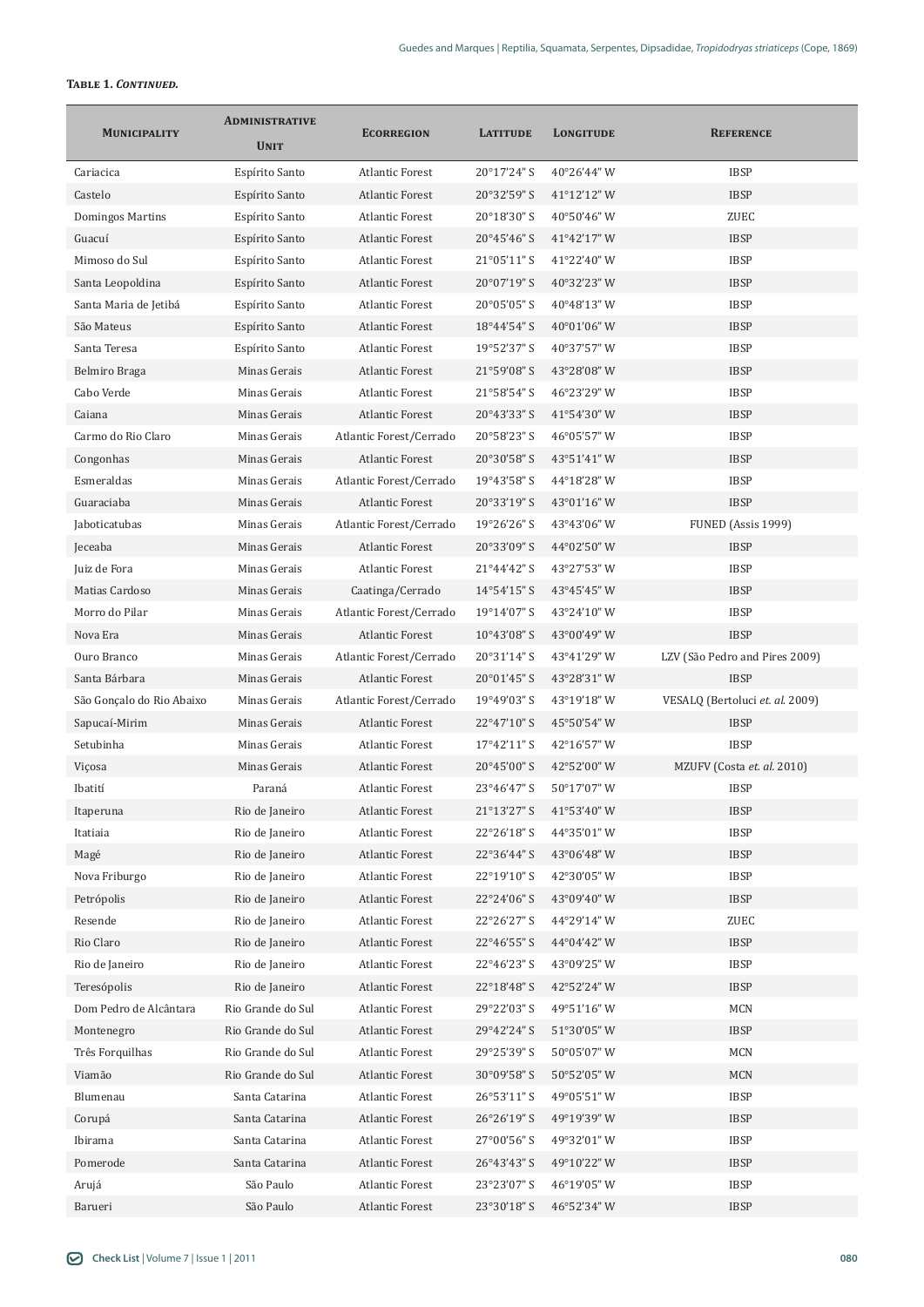## **Table 1.** *Continued.*

|                          | <b>ADMINISTRATIVE</b> |                        |                 | <b>LONGITUDE</b> | <b>REFERENCE</b>           |
|--------------------------|-----------------------|------------------------|-----------------|------------------|----------------------------|
| <b>MUNICIPALITY</b>      | <b>UNIT</b>           | <b>ECORREGION</b>      | <b>LATITUDE</b> |                  |                            |
| Biritiba-Mirim           | São Paulo             | <b>Atlantic Forest</b> | 23°37'25" S     | 46°01'15" W      | <b>IBSP</b>                |
| Capão Bonito             | São Paulo             | <b>Atlantic Forest</b> | 24°02'19" S     | 48°17'22" W      | <b>ZUEC</b>                |
| Caraguatatuba            | São Paulo             | <b>Atlantic Forest</b> | 23°38'20" S     | 45°29'17" W      | ZUEC, IBSP                 |
| Diadema                  | São Paulo             | <b>Atlantic Forest</b> | 23°41'48" S     | 46°36'39" W      | <b>IBSP</b>                |
| Espírito Santo do Pinhal | São Paulo             | <b>Atlantic Forest</b> | 22°11'30" S     | 46°47'35" W      | <b>IBSP</b>                |
| Guarulhos                | São Paulo             | <b>Atlantic Forest</b> | 23°24'07" S     | 46°27'13" W      | <b>IBSP</b>                |
| Igaratá                  | São Paulo             | <b>Atlantic Forest</b> | 23°08'04" S     | 46°08'59" W      | <b>IBSP</b>                |
| Cananéia                 | São Paulo             | <b>Atlantic Forest</b> | 25°49'57" S     | 47°54'33" W      | IBSP (Cicchi et. al. 2007) |
| Itaporanga               | São Paulo             | <b>Atlantic Forest</b> | 23°40'21" S     | 49°27'28" W      | ZUEC                       |
| Itaquaquecetuba          | São Paulo             | <b>Atlantic Forest</b> | 23°27'38" S     | 46°20'02" W      | <b>ZUEC</b>                |
| Jacareí                  | São Paulo             | <b>Atlantic Forest</b> | 23°17'53"S      | 45°59'26" W      | <b>ZUEC</b>                |
| Jambeiro                 | São Paulo             | <b>Atlantic Forest</b> | 23°16'43" S     | 45°42'36" W      | <b>IBSP</b>                |
| Jundiaí                  | São Paulo             | <b>Atlantic Forest</b> | 23°11'39" S     | 46°54'45" W      | <b>IBSP</b>                |
| Juquitiba                | São Paulo             | <b>Atlantic Forest</b> | 23°57'17" S     | 47°01'26" W      | <b>IBSP</b>                |
| Mairiporã                | São Paulo             | <b>Atlantic Forest</b> | 23°19'01" S     | 46°33'39" W      | <b>IBSP</b>                |
| Mauá                     | São Paulo             | <b>Atlantic Forest</b> | 23°39'54" S     | 46°26'46" W      | <b>IBSP</b>                |
| Miracatú                 | São Paulo             | <b>Atlantic Forest</b> | 24°11'40" S     | 47°23'39" W      | <b>IBSP</b>                |
| Moji das Cruzes          | São Paulo             | <b>Atlantic Forest</b> | 23°34'05" S     | 46°11'14" W      | <b>IBSP</b>                |
| Monteiro Lobato          | São Paulo             | <b>Atlantic Forest</b> | 22°56'09" S     | 45°48'14" W      | <b>IBSP</b>                |
| Natividade da Serra      | São Paulo             | <b>Atlantic Forest</b> | 23°24'52" S     | 45°22'52" W      | <b>IBSP</b>                |
| Nazaré Paulista          | São Paulo             | <b>Atlantic Forest</b> | 23°11'28" S     | 46°21'58" W      | <b>IBSP</b>                |
| Osasco                   | São Paulo             | <b>Atlantic Forest</b> | 23°31'42" S     | 46°47'19" W      | <b>IBSP</b>                |
| Paraibuna                | São Paulo             | <b>Atlantic Forest</b> | 23°28'39" S     | 45°38'29" W      | <b>IBSP, ZUEC</b>          |
| Piedade                  | São Paulo             | <b>Atlantic Forest</b> | 23°47'11" S     | 47°26'16" W      | <b>IBSP</b>                |
| Piquete                  | São Paulo             | <b>Atlantic Forest</b> | 22°35'23" S     | 45°10'23" W      | <b>IBSP</b>                |
| Piracaia                 | São Paulo             | <b>Atlantic Forest</b> | 23°02'47" S     | 46°18'08" W      | <b>IBSP</b>                |
| Queluz                   | São Paulo             | <b>Atlantic Forest</b> | 22°32'00" S     | 44°47'05" W      | <b>IBSP</b>                |
| Ribeirão Pires           | São Paulo             | <b>Atlantic Forest</b> | 23°42'02" S     | 46°24'08" W      | <b>IBSP</b>                |
| Salesópolis              | São Paulo             | <b>Atlantic Forest</b> | 23°34'46" S     | 45°50'32" W      | <b>IBSP</b>                |
| Santa Branca             | São Paulo             | <b>Atlantic Forest</b> | 23°25'31" S     | 45°51'47" W      | <b>IBSP</b>                |
| Santa Isabel             | São Paulo             | <b>Atlantic Forest</b> | 23°17'18" S     | 46°14'30" W      | <b>IBSP</b>                |
| Santana de Parnaíba      | São Paulo             | <b>Atlantic Forest</b> | 23°26'57" S     | 46°54'54" W      | ZUEC, IBSP                 |
| Santo André              | São Paulo             | <b>Atlantic Forest</b> | 23°43'40" S     | 46°26'29" W      | <b>IBSP</b>                |
| São Bento do Sapucaí     | São Paulo             | <b>Atlantic Forest</b> | 22°40'52" S     | 45°41'10" W      | <b>IBSP</b>                |
| São Bernardo do Campo    | São Paulo             | <b>Atlantic Forest</b> | 23°48'44" S     | 46°33'00" W      | <b>IBSP</b>                |
| São José dos Campos      | São Paulo             | <b>Atlantic Forest</b> | 23°05'24" S     | 45°55'41" W      | <b>IBSP</b>                |
| São Luís do Paraitinga   | São Paulo             | <b>Atlantic Forest</b> | 23°14'22" S     | 45°15'12" W      | <b>IBSP</b>                |
| São Paulo                | São Paulo             | <b>Atlantic Forest</b> | 23°38'58" S     | 46°38'50" W      | <b>IBSP</b>                |
| São Sebastião            | São Paulo             | <b>Atlantic Forest</b> | 23°45'06" S     | 45°36'20" W      | <b>IBSP</b>                |
| Silveiras                | São Paulo             | <b>Atlantic Forest</b> | 22°44'02" S     | 44°50'26" W      | <b>IBSP</b>                |
| Suzano                   | São Paulo             | <b>Atlantic Forest</b> | 23°36'50" S     | 46°18'43" W      | <b>IBSP</b>                |
| Tapiraí                  | São Paulo             | <b>Atlantic Forest</b> | 24°00'29" S     | 47°37'08" W      | <b>IBSP</b>                |
| Taubaté                  | São Paulo             | <b>Atlantic Forest</b> | 23°05'12" S     | 45°30'06" W      | <b>IBSP</b>                |
| Ubatuba                  | São Paulo             | <b>Atlantic Forest</b> | 23°22'42" S     | 45°01'23" W      | <b>IBSP</b>                |